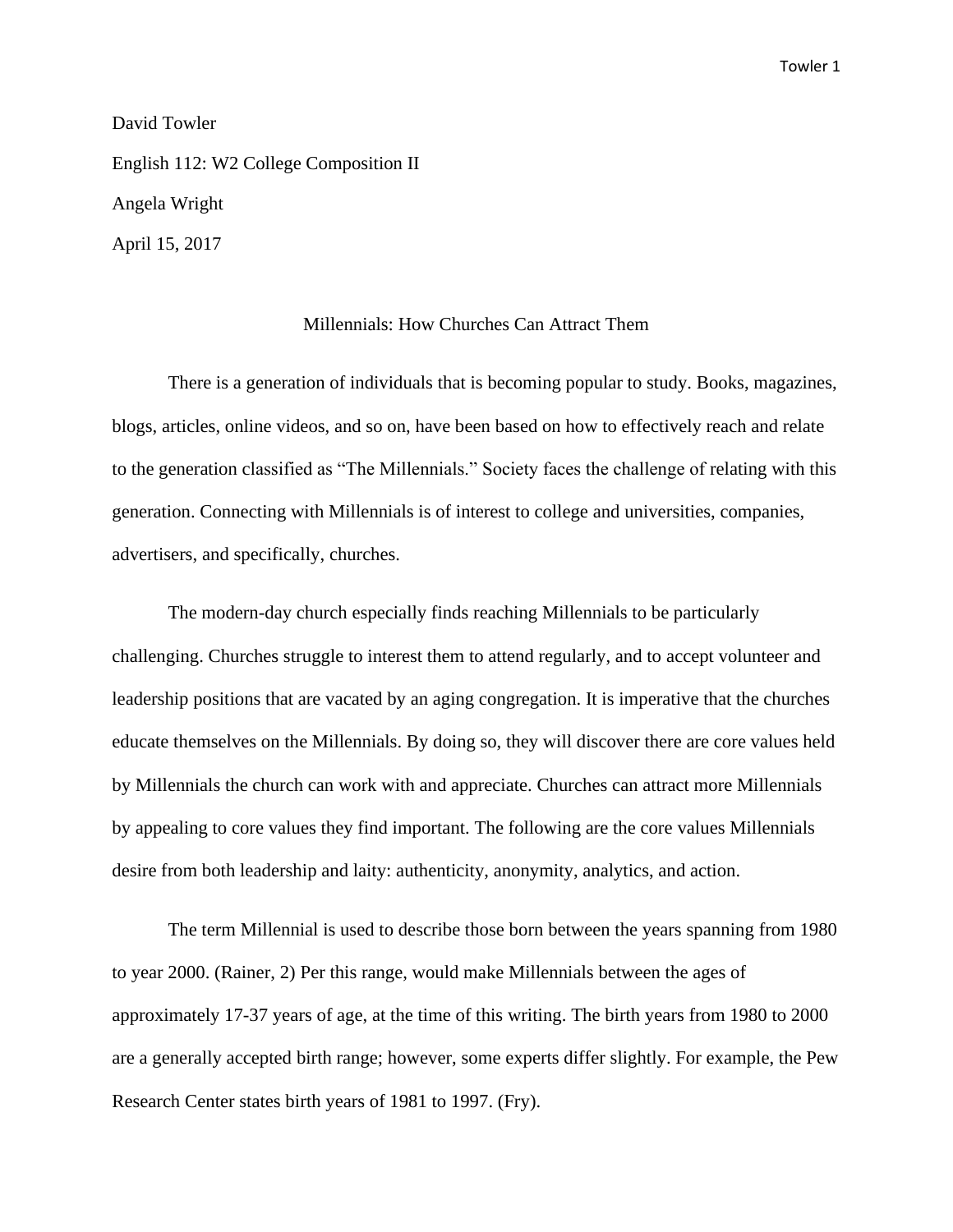Interestingly, this age group has recently become the largest living generation,

"Millennials have surpassed the Baby Boomers as the nation's largest living generation according to population estimates released [April 2016]…by the U.S. Census Bureau (Fry) Although Millennials have grown larger in population, and taken on roles of influence and leadership in society, the church world still struggles to attract this generation. It is imperative that churches educate themselves on the Millennials, to gain a better understanding of them. The goal should not be for the church to cater to this generation, but to become knowledgeable enough to see things from their perspective.

Millennials are seeking for authenticity of church leadership and laity. Millennials are attracted to leaders who are genuine, authentic, and transparent people. They have quite the distaste for hypocrisy and phoniness. They relate with speakers who talk about their personal struggles, failures, and faults. In years past, it has been taboo to discuss such things, as it was understood as portraying weakness. However, Millennials find stories of success and overcoming failure as extremely inspirational. They simply are attracted to individuals who are real. In an article in Christianity Today, entitled "How to Effectively Reach and Retain Millennials" says, "They preferred preaching from weakness and sharing of struggles of life and faith, approaches that pastors were taught not to do in generations past." (Stetzer) To relate with Millennials, church leaders will need to become more comfortable with sharing struggles, faults, and failures. This is not to say church leaders need to share everything to attract Millennials, rather being more open to reveal the obstacles in their life, and talk about how they overcame them.

Millennials are seeking for a measure of anonymity. This means that Millennials greatly value their privacy and family time. One of the mistakes churches make when it comes to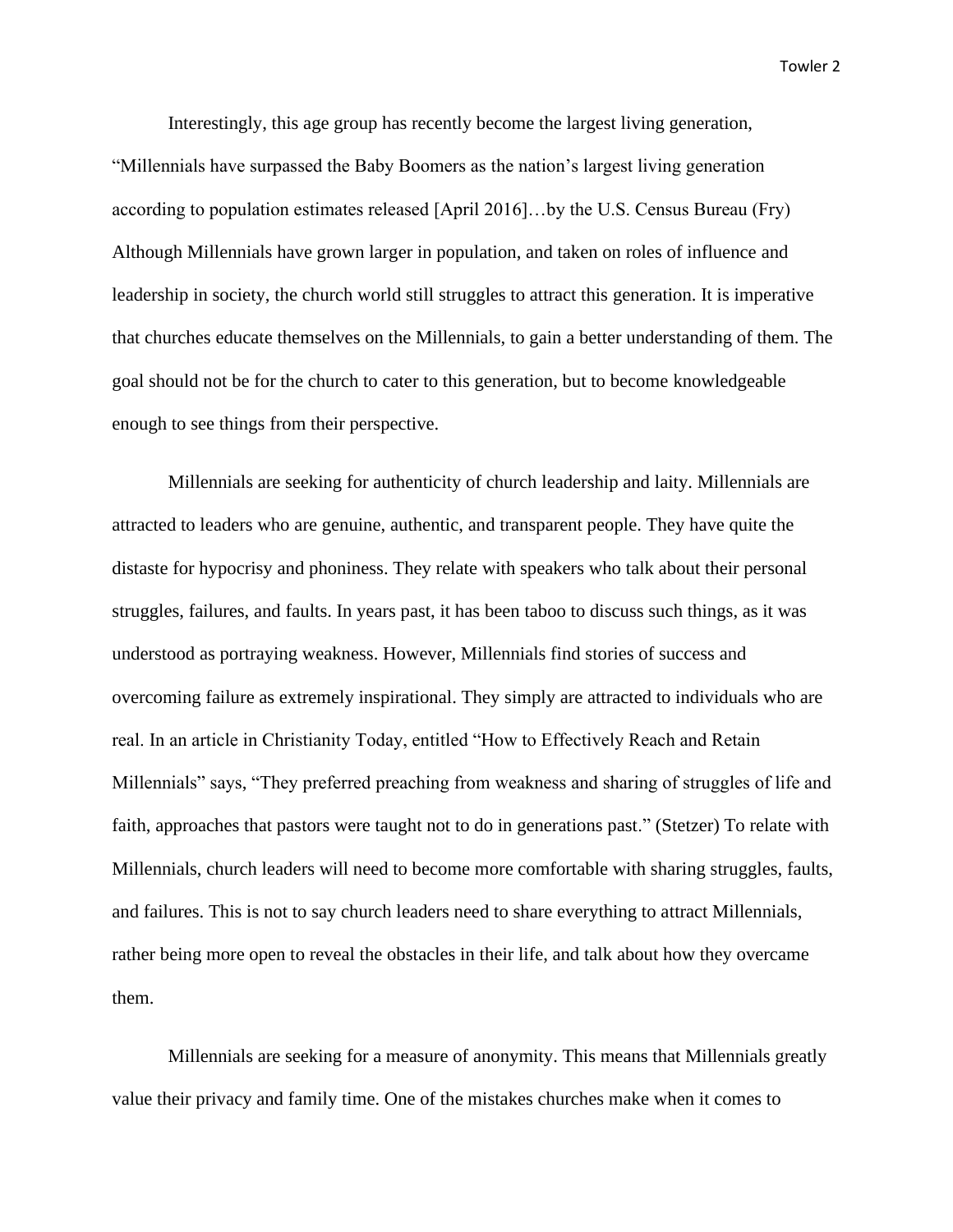dealing with Millennials is too be to overbearing or inquisitive about the details of their lives upon initially meeting them. Millennials prefer to gain a level of trust before totally divulging personal information. In short, Millennials lack trust. This is understandable based on what they were taught growing up. They were taught to not to speak to strangers, and to be wary of people. Millennials grew up in an era when stories of child abductions and pedophiles were increasingly broadcast. "Abductions by strangers have always been rare, but highly publicized cases, such as the kidnapping and killing of 6-year-old Etan Patz in New York City in 1979, reset the template for protective parenting." (Greenblatt)

Rightfully so, parents of Millennials became more protective of their children, resulting in Millennials having a lack of trust. It will take time to gain their trust. This trust can be achieved, but in their time. Pew Research Center reports the following concerning trust among Millennials:

"Asked a long-standing social science survey question, 'Generally speaking, would you say that most people can be trusted or that you can't be too careful in dealing with people,' just 19% of Millennials say most people can be trusted, compared with 31% of Gen Xers, 37% of Silents and 40% of Boomers.'" (Drake)

In addition to anonymity among Millennials, they also greatly value spending time with their family. Understanding this concept will be to the benefit of churches. This is a quality the church should appreciate. If churches are not careful they will plan the church calendar with too many events, not leaving time to compensate for family time. Some think that the answer to drawing more Millennials to the churches is by having more events, when in fact, the answer is providing less events with greater quality. Of course, good youth programs and events are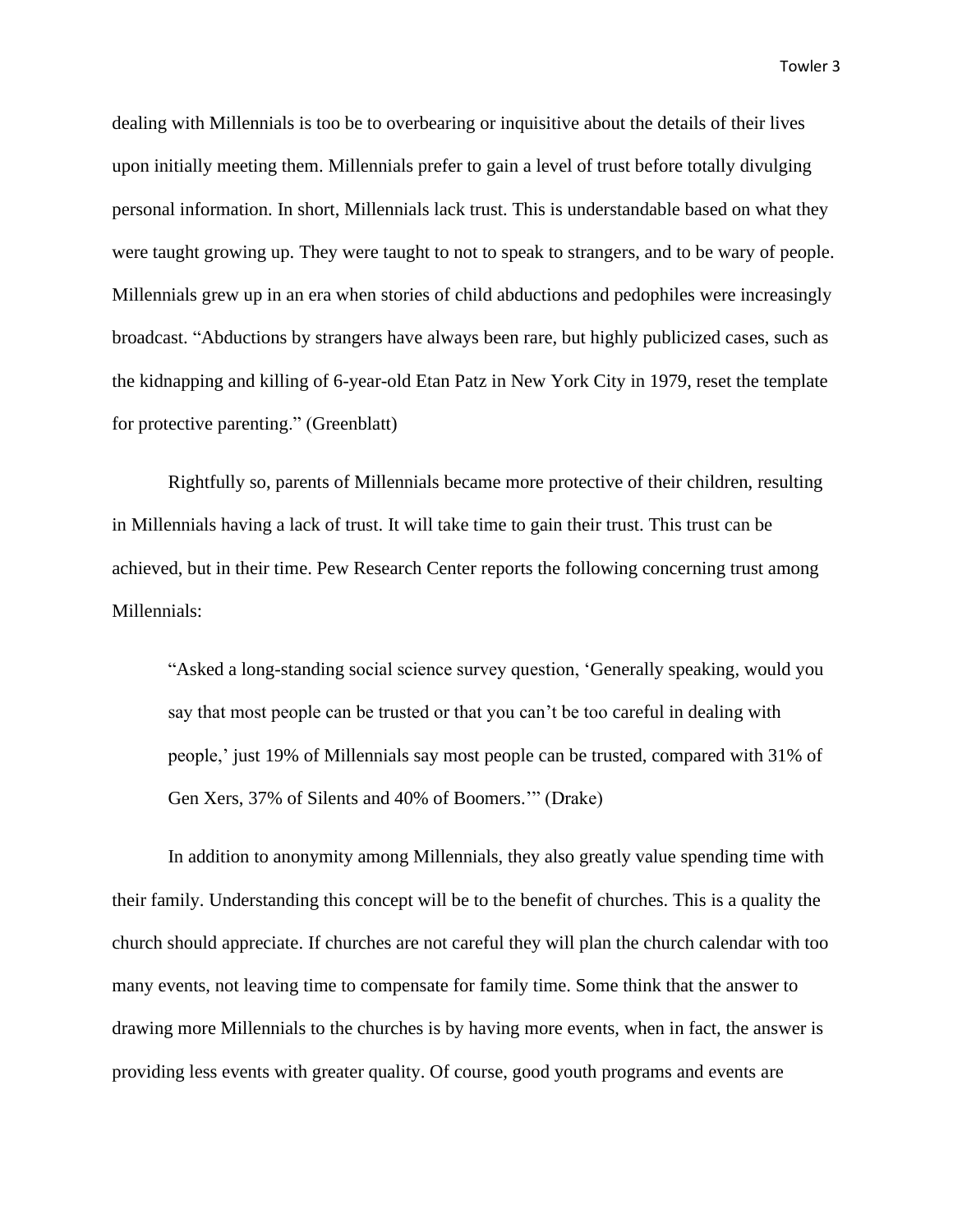appealing to them for their children. But remember that Millennials live busy lives between work, school, athletics, raising children, family time, etc. Whether considered right or wrong, the simple fact is: Millennials are busy.

Millennials are analytically minded. The reason for Millennials being this analytical is the increase of education in their generation. They have been taught to think broadly, and "to think for themselves." Consequently, this has made Millennials question things. In fact, churches should be places that are open to asking and answering questions. Creating this type of environment can be achieved by classroom settings that are designed to discuss matters and ask questions. Next, pastors and church leaders should be approachable when it comes to discussing matters or questions, without coming off as defensive or offended by asking them. Millennials are looking for people to take their questions seriously, and to help them think their questions through to answers. This requires mentors and family members to know why they believe as they do, and be willing to explain their reasons clearly and logically. (Smith and Stonestreet) Creating an environment inviting of questions can be intimidating and uncomfortable at first. This is because most Sunday schools, Bible classes, or life groups are purely lecture based. It would be ideal to have classes for Millennials that are interactive. These classrooms should consist of open discussion and question time, that way the millennial students can logically think about the presented lesson.

Interestingly, Millennials desire sermons and lessons that are rich in Biblical content, given it is back up with substantial, verifiable facts. They want to learn more about the Bible, but in such a way that it is not pushed on them, or feel that they are being "sold" something. Millennials are not much interesting in the opinions of teacher and preachers on what they think the Bible says, as they are in what the Bible actually teaches. The challenge in this case is to be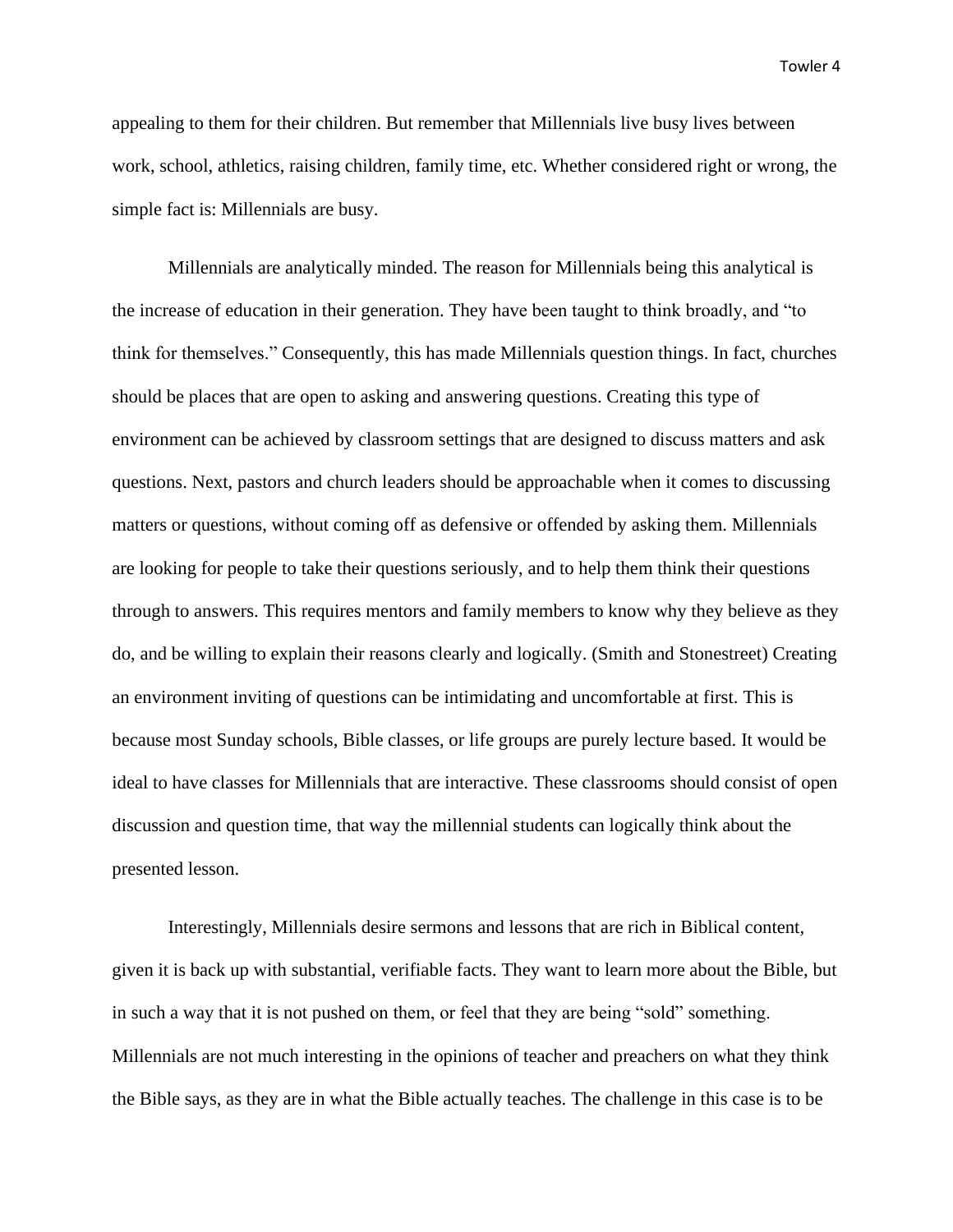knowledgeable in the difference between fact and opinion, God's traditions and man's traditions, and God's teaching and man's teachings. It would do one well that teaches or preaches to answer every question with Biblical evidence through verse, illustration, or passage.

Millennials desire action. Surprisingly, they want to serve, volunteer, and give back to the community. They see true Christianity as getting out and practically serving others. Their idea of church is to feed the hungry, help the less fortunate, and make a difference in the world. They crave to find significance, and one of the ways this is accomplished is through volunteerism. The complicated part of this is showing Millennials how the church can provide such opportunities. They are very much interesting in serving in an area that will provide them with this muchneeded sense of worth. They want to feel as though they are making a difference in the world. Millennials are attracted to ministries who not only provide these ministries, but will allow them to serve in some capacity.

"One of the attributes of the generation is that they are very much active locally," says Morley Winograd, a senior fellow at the University of Southern California Annenberg Center on Communication Leadership & Policy, who has co-authored several studies on Millennials. 'When they think of global challenges and problems, they take action at the local level.'" (Greenblatt)

Churches need to examine to see if they provide these types of opportunities of community outreach and volunteerism. Implementing some sort of outreach in the community will convey to this generation, that the church is interesting in what they consider true Christianity. Millennials for the most part are looking for these types of features. To them it is the true display of love, compassion, and care.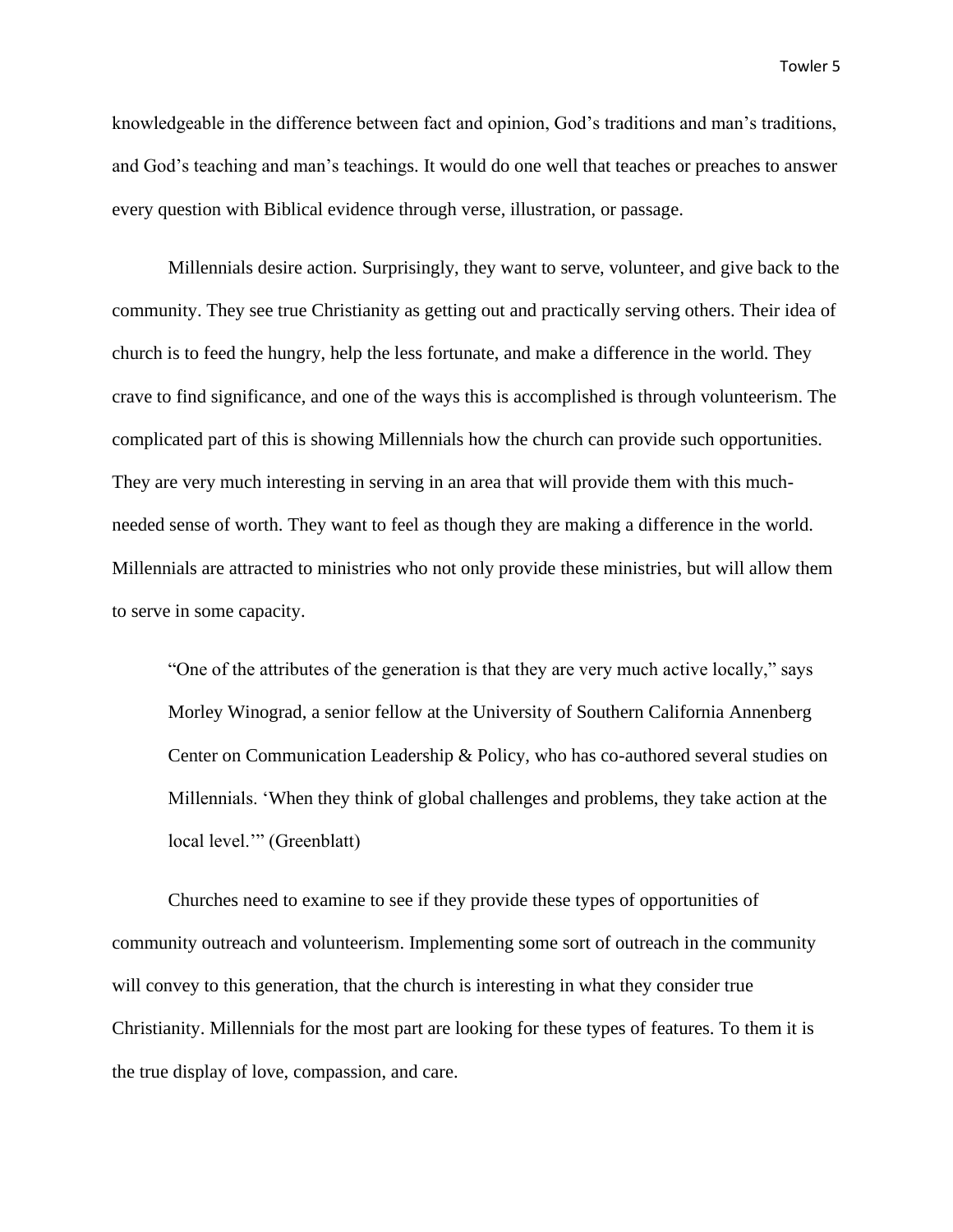Millennials view mission trips as a means of contributing to society. These mission trips allow them to travel to other places in the U.S or abroad. Such experiences help them to gain perspective of the rest of the world, and a greater appreciation of their own situations. Thus, mission trips are a means for Millennials to gain this sense of significance. It is one way of providing this yearning for action. Millennials consider short-term mission trips as a sure way of displaying love, devotion, and service.

In conclusion, it will be of great benefit to the church leadership and laity to study and understand Millennials better. In doing so, it will reveal key core value qualities that the church can work with and appreciate. Millennials like any other people group, desire to simply be understood, and for people to see things from their point of view. There are several common denominators that reoccur when studying, reading, and talking to Millennials. By empathizing with the Millennials generation, it will allow the church to reach, relate, and retain them. Churches can attract more Millennials by appealing to core values they find important. These core values that Millennials desire from both church leadership and laity are: authenticity, anonymity, analytics, and action.

Millennials connect with those who are authentic. They simply are attracted to people who are real, transparent, and authentic. Sharing stories of struggles, success, failure, and faith will prove to be very inspirational to the Millennial. They too face obstacles in their lives, and wonder how they might overcome. By church providing a comfortable atmosphere can prove to effective in connecting to Millennials.

Millennials desire a measure of anonymity. They greatly value their privacy and family time. Churches should use wisdom in dealing with Millennials, as not to be appear to be to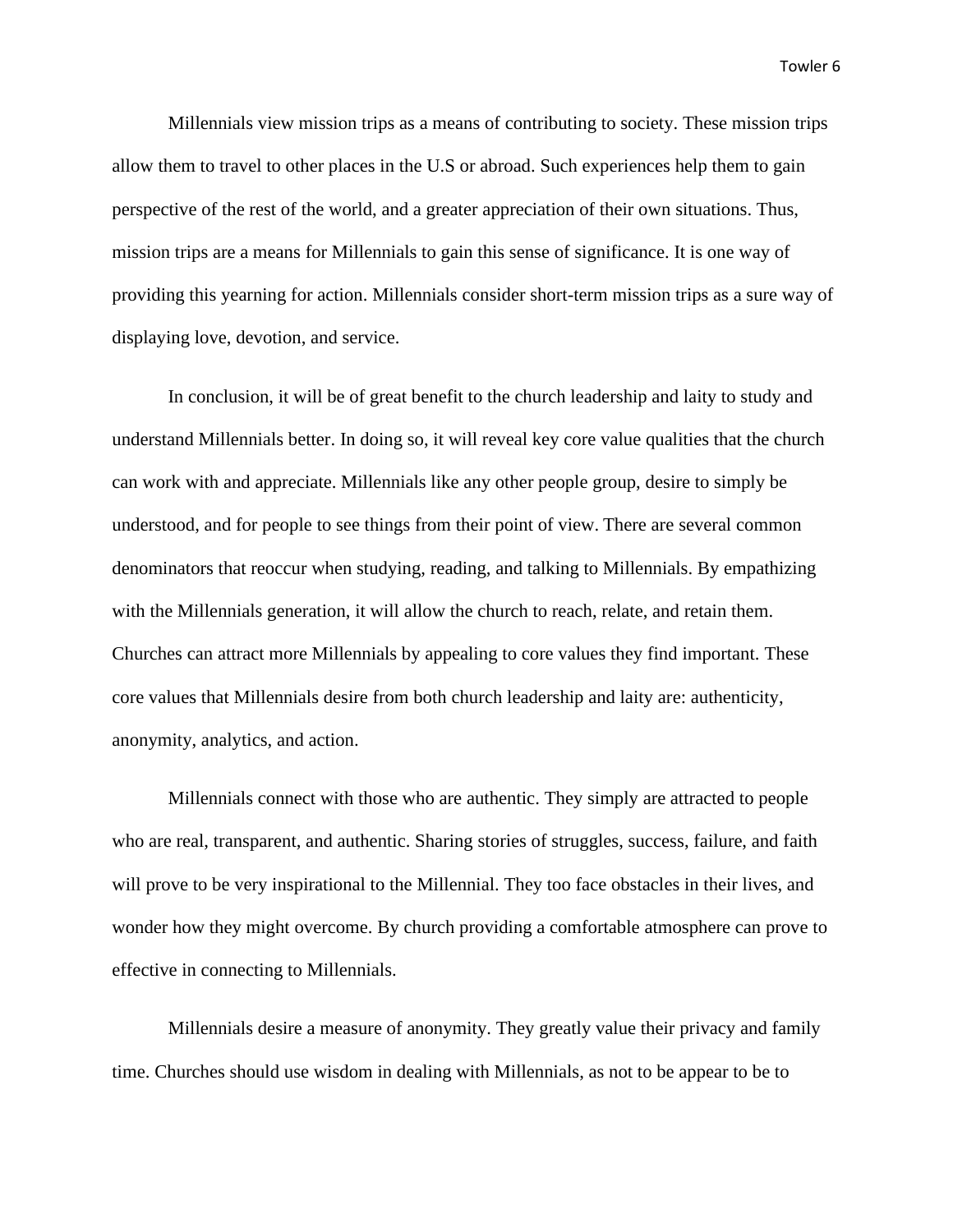overbearing, intrusive or nosey. Doing so will prove to be a major repellant. Respect their privacy and family. When a level of trust is achieved, the Millennial will feel more comfortable sharing. Be sure to compensate for family time when planning the church calendar.

Millennials are analytically minded. They question everything, only satisfied once something is explained fully and logically. Providing healthy atmospheres welcoming of questions and discussions will allow Millennials to fulfill this core value they find important.

Millennials desire action. They view true Christianity as getting busy serving the community or world. Churches need to be designed to supply such opportunities of service, and invite Millennials to serve through the local church outreach, as a mean of volunteering. In closing, by churches exhibiting these qualities will greatly increase their likelihood of attracting more Millennials.